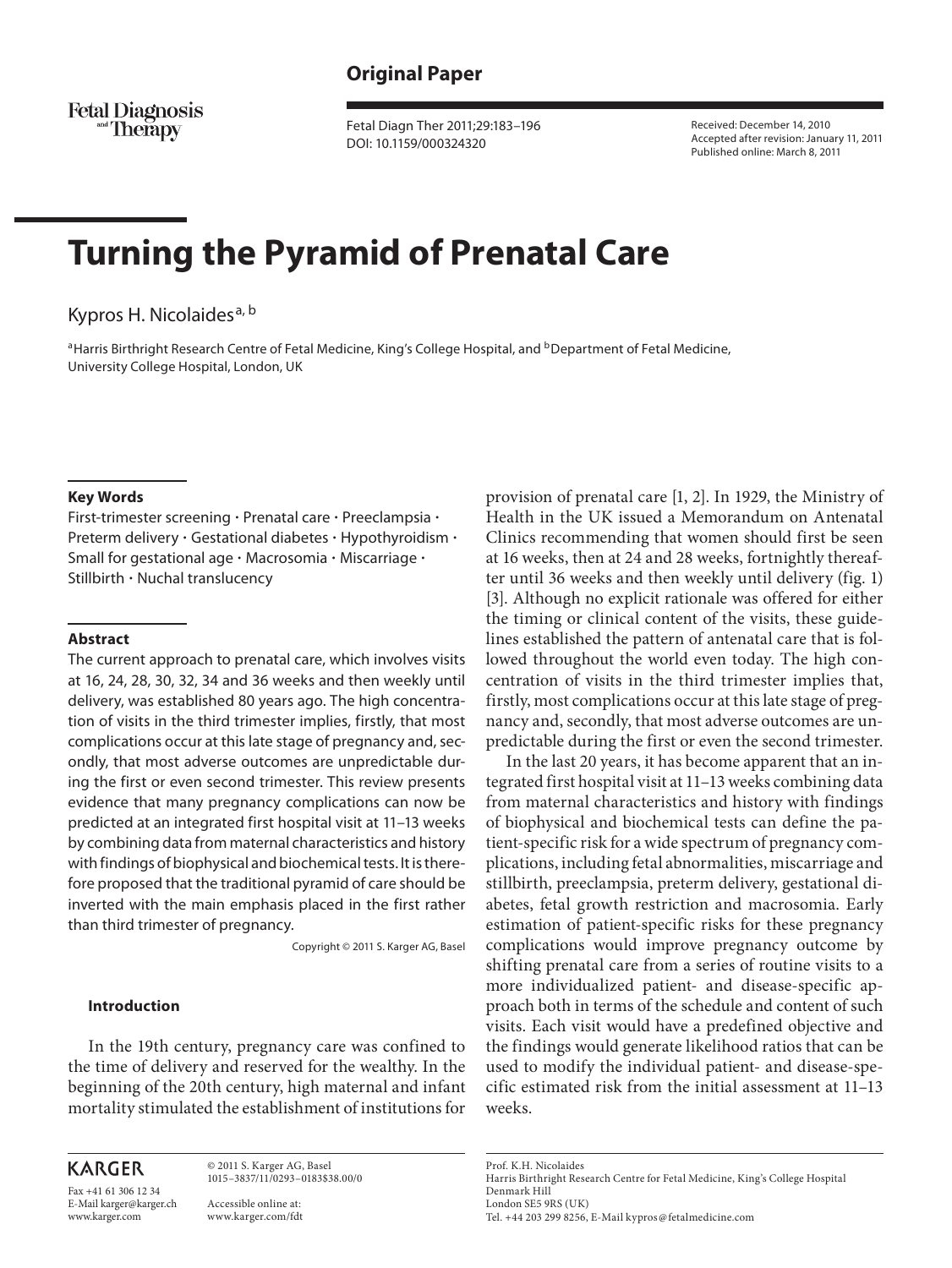

**Fig. 1.** Pyramid of traditional prenatal care established in 1929.  $w = \text{Weeks.}$ 

 At 11–13 weeks, the great majority of women would be classified as being at low-risk for pregnancy complications and a small proportion of women would be selected as being at high-risk (fig. 2). In the low-risk group, the number of medical visits could be substantially reduced to perhaps three. One visit at 20–22 weeks would re-evaluate fetal anatomy and growth, and reassess risk for such complications as preeclampsia and preterm delivery. Another visit at 37–38 weeks would assess maternal and fetal well-being and determine the best time and method of delivery, which would be repeated at 41 weeks for the few that remain pregnant at this stage. The high-risk group could have close surveillance in specialist clinics both in terms of the investigations to be performed and the personnel involved in the provision of care. In each of these visits, their risk would be reassessed and they would either remain high-risk or become low-risk, in which case the intensity of their care could be reduced.

 This review summarizes the emerging evidence on the potential value of the 11 to 13 weeks' assessment and sets the basis for a challenge to invert the 80-year-old pyramid of prenatal care.

#### **Early Screening for Fetal Aneuploidies**

 Aneuploidies are major causes of perinatal death and childhood handicap. Consequently, the detection of chromosomal disorders constitutes the most frequent indication for invasive prenatal diagnosis. However, inva-



**Fig. 2.** Proposed new pyramid of prenatal care.  $w = \text{Weeks.}$ 

sive testing, by amniocentesis or chorionic villus sampling, is associated with a risk of miscarriage; therefore, these tests are carried out only in pregnancies considered to be at high risk for aneuploidies.

#### *The Combined Test*

 In the 1970s, the main method of screening for aneuploidies was by maternal age. In the 1980s, it was done by maternal serum biochemistry and detailed ultrasonographic examination in the second trimester. In the 1990s, the emphasis shifted to the first trimester when it was realized that the great majority of fetuses with major aneuploidies can be identified by a combination of maternal age, fetal nuchal translucency (NT) thickness, maternal serum-free β-hCG and PAPP-A [4-14]. Screening by this combined test can identify about 90% of fetuses with trisomy 21 and other major aneuploidies for a false-positive rate of 5%.

 Studies in the last 10 years have shown that improvement in the performance of first-trimester screening can be achieved by (1) carrying out the biochemical test at 9–10 weeks and the ultrasound scan at 12 weeks and (2) inclusion in the ultrasound examination assessment of the nasal bone and flow in the ductus venosus, hepatic artery and across the tricuspid valve.

#### *Timing of Ultrasound and Biochemistry*

 One option in first-trimester combined screening for trisomy 21 is to perform biochemical and ultrasonographic testing as well as counsel women in one-stop clin-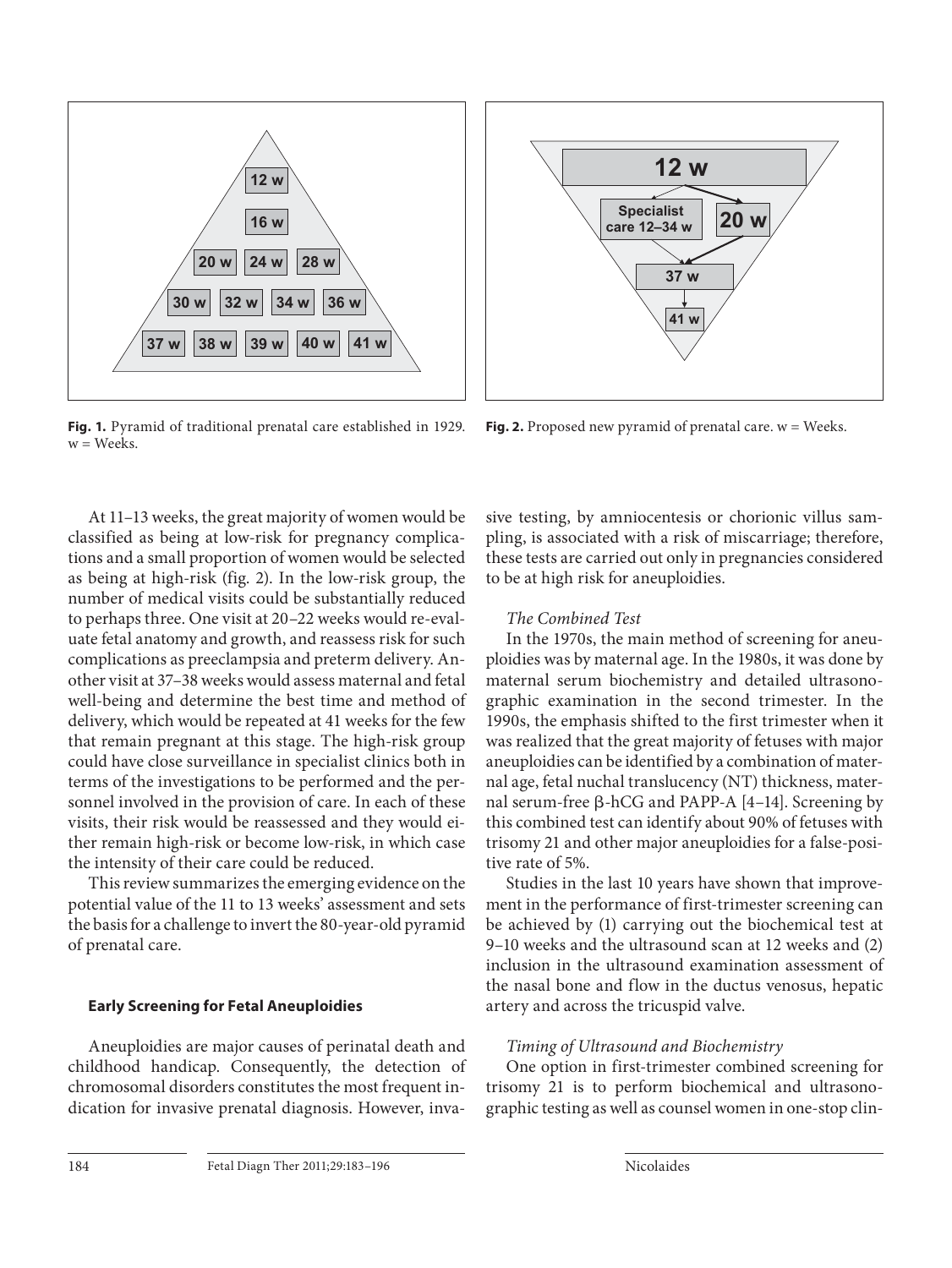**Fig. 3.** Two-stage screening for fetal aneuploidies. In the first stage, all patients have screening using a combination of maternal age, fetal NT thickness and maternal serum-free  $\beta$ -hCG and PAPP-A; according to the results, they are classified into highrisk, intermediate-risk and low-risk groups. In the intermediate-risk group, second-stage screening is carried out by one or more sonographic markers, including nasal bone, blood flow in the ductus venosus, hepatic artery or across the tricuspid valve, and on the basis of these results, they are then classified as high-risk or low-risk.



ics for assessment of risk (OSCAR) [9, 10, 15]. The ideal gestation for OSCAR is 12 weeks because the aim of the first-trimester scan is not just to screen for trisomy 21 but also to diagnose an increasing number of fetal malformations. In this respect, the ability to visualize fetal anatomy is better at 12 weeks than at 10–11 or 13–14 weeks.

 An alternative strategy for first-trimester combined screening is for biochemical testing and ultrasound scanning to be carried out on two separate visits, with the first done at 9-10 weeks and the second at 12 weeks [13, 14, 16]. It has been estimated that this approach would improve the detection rate from 90 to 93–94%. A third option would be to perform the scan at 12 weeks and optimize the performance of biochemical testing by measuring PAPP-A at 9 weeks and free  $\beta$ -hCG at the time of the scan at 12 weeks or even later, which would have an estimated detection rate of 95%. The cost and patient acceptability of the alternative policies of first-trimester testing will depend on the existing infrastructure of antenatal care. The potential advantage of two- or three-stage screening in terms of detection rate may be eroded by the likely increased noncompliance with the additional steps.

## *Additional Ultrasound Markers*

 At 11–13 weeks, absence of the fetal nasal bone, reversed a-wave in the ductus venosus, tricuspid regurgitation and increased peak systolic velocity in the hepatic artery are observed in about 60, 66, 55 and 80% of fetuses with trisomy 21 and in 2.5, 3.0, 1.0 and 5% of euploid fetuses, respectively [17-26].

 In first-trimester combined screening, each of the additional ultrasound markers can be assessed in all patients resulting in an increase in detection rate to 93–96% and a decrease in the false-positive rate to 2.5% [19, 21, 24, 27. A similar performance of screening can be achieved by a contingent policy in which first-stage screening by maternal age, fetal NT and serum-free  $\beta$ hCG and PAPP-A is offered to all cases (fig. 3). Patients with a risk of 1 in 50 or more are considered to be screenpositive and those with a risk of less than 1 in 1,000 are screen-negative. Patients with the intermediate risk of 1 in 51 to 1 in 1,000, which constitutes 15–20% of the total population, have second-stage screening with nasal bone, ductus venosus or tricuspid blood flow, which modifies their first-stage risk. If the adjusted risk is 1 in 100 or more the patients are considered to be screen-positive and those with a risk of less than 1 in 100 are screennegative.

#### **Early Diagnosis of Fetal Abnormalities**

 The 11 to 13 weeks' scan evolved over the last 20 years from essentially a scan for measurement of fetal NT and crown-rump length to one which includes a basic checklist for examination of the fetal anatomy with the intention of diagnosing major abnormalities which are either lethal or associated with severe handicap so that the parents can have the option of earlier and safer pregnancy termination.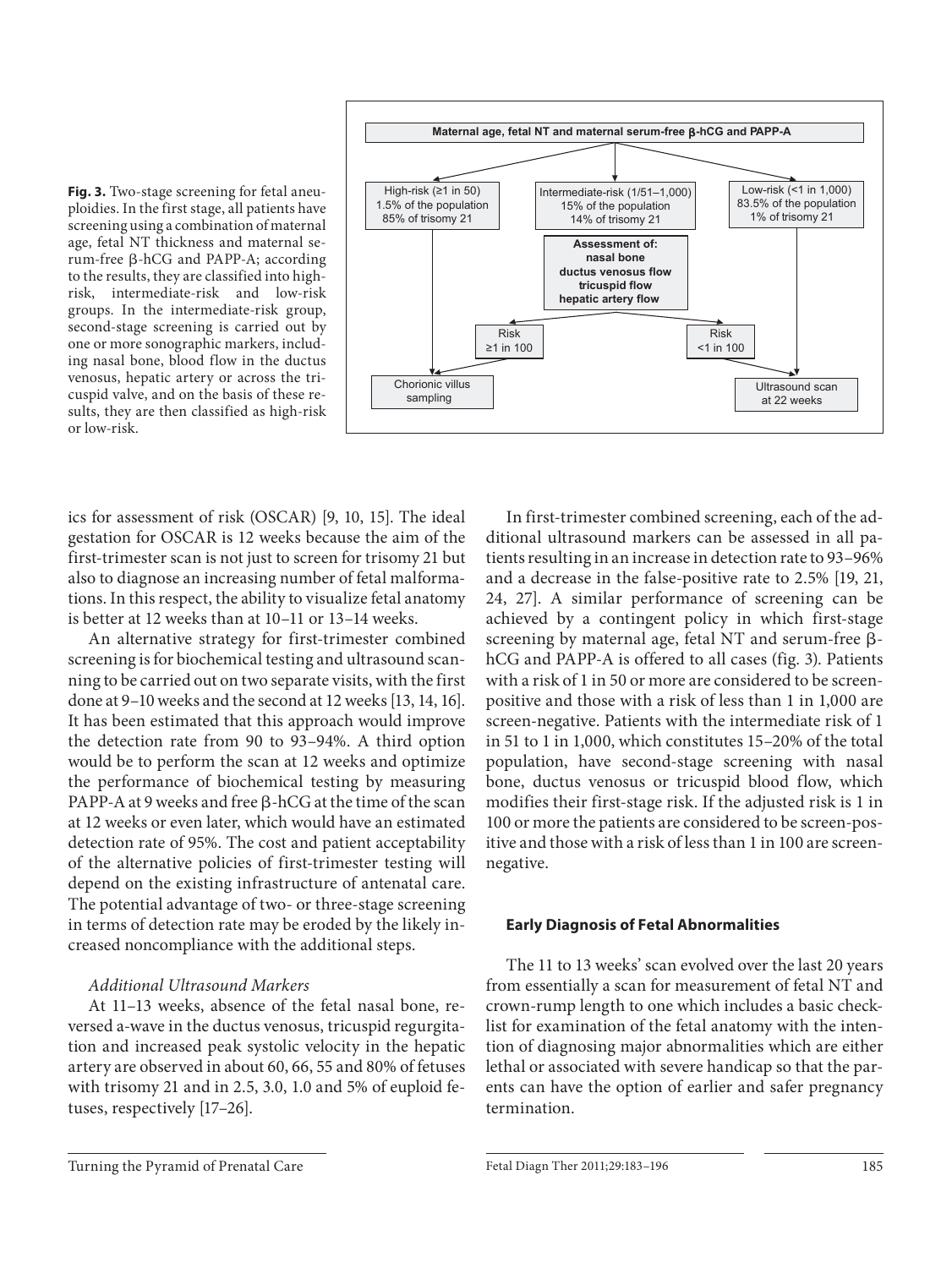Major fetal abnormalities fall into essentially three groups in relation to whether they can be detected at the 11 to 13 weeks' scan [28] . The first group consists of abnormalities which are always detectable, and include body stalk anomaly, anencephaly, alobar holoprosencephaly, exomphalos, gastroschisis and megacystis. The second group consists of undetectable abnormalities because they are manifested only during the second or third trimester of pregnancy, and include microcephaly, agenesis of the corpus callosum, semilobar holoprosencephaly, hypoplasia of the cerebellum or vermis, cystic adenomatoid malformation or pulmonary sequestration, and bowel obstruction. The third group includes abnormalities that are potentially detectable depending on, firstly, the objectives set for such a scan and, consequently, the time allocated for the fetal examination, the expertise of the sonographer and the quality of the equipment used. Additionally, the presence of an easily detectable marker for an underlying abnormality is also important for detection. A good example of such a marker in the first trimester is high NT, which is found in some fetuses with lethal skeletal dysplasias, diaphragmatic hernia and major cardiac defects.

## *Major Cardiac Defects*

 Abnormalities of the heart and great arteries are the most common congenital defects, accounting for about 20% of all stillbirths and 30% of neonatal deaths due to congenital defects [29] . Although most major cardiac defects are amenable to prenatal diagnosis by specialist fetal echocardiography, routine ultrasound screening in pregnancy fails to identify the majority of affected fetuses [30–32] . Consequently, effective population-based prenatal diagnosis necessitates improved methods of identifying the high-risk group for referral to specialists. The traditional method of screening for cardiac defects, which relies on family history of cardiac defects, maternal history of diabetes mellitus and maternal exposure to teratogens, identifies only about 10% of affected fetuses [33] .

 A major improvement in screening for cardiac defects came with the realization that the risk for cardiac defects increases with fetal NT thickness and is also increased in those with abnormal flow in the ductus venosus and across the tricuspid valve [34–40] . Reversed a-wave in the ductus venosus or tricuspid regurgitation, observed in about 2 and 1%, respectively, of normal fetuses is found in 30% of affected fetuses. Specialist fetal echocardiography for cases with NT above the 99th centile and those with reversed a-wave in the ductus venosus or tricuspid regurgitation, irrespective of NT, would require cardiac

scanning in about 4% of the population and would detect about 50% of major cardiac defects.

## *Open Spina Bifida*

 In almost all cases of open spina bifida, there is an associated Arnold-Chiari malformation which is thought to be the consequence of leakage of cerebrospinal fluid into the amniotic cavity and hypotension in the subarachnoid spaces leading to caudal displacement of the brain and obstructive hydrocephalus. In the second trimester of pregnancy, the manifestations of the Arnold-Chiari malformation are the lemon and banana signs  $[41]$ .

 It has recently been realized that in open spina bifida, caudal displacement of the brain is apparent at 11–13 weeks in the same midsagittal view of the fetal face as for measurement of fetal NT and assessment of the nasal bone [42, 43]. In this view, the lower part of the fetal brain between the sphenoid bone anteriorly and the occipital bone posteriorly can be divided into the brain stem in the front and a combination of the fourth ventricle and cistern magna in the back (fig. 4). In fetuses with open spina bifida, the brain stem diameter is increased and the diameter of the fourth ventricle-cisterna magna complex is decreased.

 It is possible that examination of the posterior fossa may also lead to the detection of at least some of the cases of cerebellar and vermian hypoplasia that are now missed in the first-trimester scan.

## **Early Screening for Miscarriage and Stillbirth**

 The rates of miscarriage and stillbirth after demonstration of a live fetus at 11–13 weeks are about 1 and 0.4%, respectively [44]. Increased risk for miscarriage and stillbirth are associated with certain maternal characteristics, including increasing maternal age and maternal weight, previous miscarriage or stillbirth, and African racial origin. Miscarriage and stillbirth are also associated with abnormal results of first-trimester screening for aneuploidies, including increased fetal NT thickness, reversed a-wave in the fetal ductus venosus and low maternal serum PAPP-A [44] .

 Algorithms which combine maternal characteristics and biophysical and biochemical tests at 11–13 weeks could potentially identify about 35% of pregnancies that subsequently miscarry and 45 and 25% of stillbirths before and after 34 weeks, respectively, with a false-positive rate of 10% [44]. Such performance of screening is poor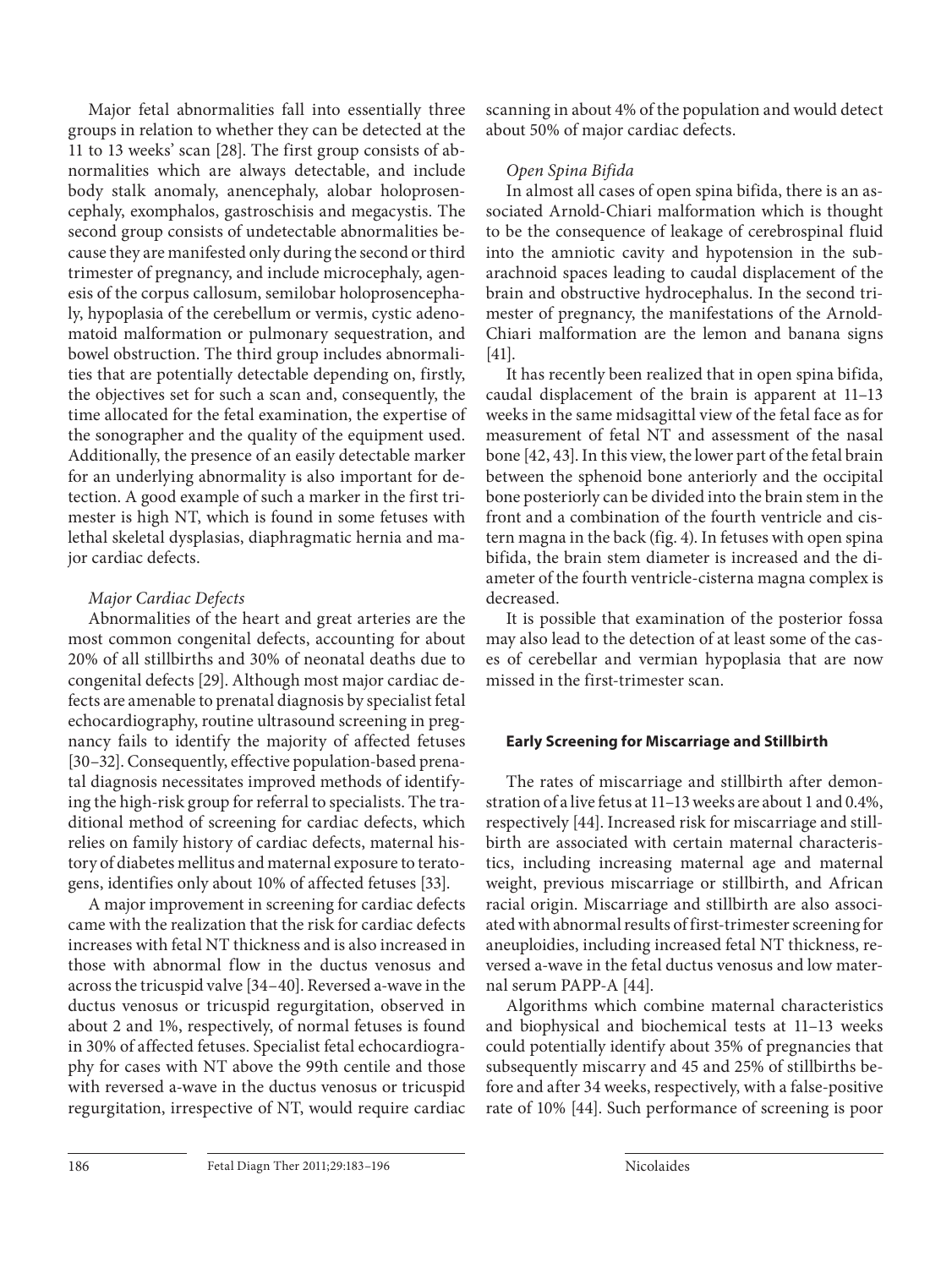

**Fig. 4.** Midsagittal view of the fetal brain in a normal (left) and a spina bifida (right) fetus at 12 weeks, demonstrating the measurement of brain stem (BS) diameter. In open spina bifida, the brain stem diameter is increased.

compared to combined testing for aneuploidies. However, unlike screening for aneuploidies where the endpoint is well defined, the heterogeneous etiology of miscarriage and stillbirth will hamper efforts to develop a high-performance screening test, unless the fetal losses are subdivided according to cause and we introduce disease-oriented biophysical and biochemical testing.

#### *Use of the Algorithm for Miscarriage*

 The model for prediction of miscarriage can be used for the monitoring of risks from invasive antenatal interventions, such as chorionic villus sampling. The same risk factors leading to chorionic villus sampling, including increased maternal age, high fetal NT, reversed awave in the fetal ductus venosus and decreased serum PAPP-A, are also associated with increased risk for miscarriage. Consequently, these factors should be taken into account in monitoring the operator-dependent procedure-related risk of miscarriage.

#### *Use of the Algorithm for Stillbirth*

 Early identification of the group at high risk for stillbirth could lead to a reduction of this complication through closer monitoring of fetal growth and well-being and appropriate timing of delivery.

#### **Early Screening for Preeclampsia**

 Preeclampsia, which affects 2% of pregnancies, is a major cause of maternal and perinatal morbidity and mortality. There is evolving evidence that both the degree of impaired placentation and the incidence of adverse fetal and maternal short-term and long-term consequences of preeclampsia are inversely related to the gestational age

at onset of the disease [45–50]. Consequently, the endpoint in screening for preeclampsia should not be total preeclampsia, but the condition should be subdivided according to gestational age at delivery.

 Algorithms which combine maternal characteristics and biophysical and biochemical tests at 11–13 weeks could potentially identify about 90, 80 and 60% of pregnancies that subsequently develop early (before 34 weeks), intermediate (34–37 weeks) and late (after 37 weeks) preeclampsia, with a false-positive rate of 5% [51] .

#### *Maternal Characteristics and History*

 The risk for preeclampsia increases with maternal weight and decreases with height, is higher in women of African and South Asian racial origin than in Caucasians, and is increased in women conceiving after the use of ovulation induction drugs, in those with a personal or family history of preeclampsia and in those with pre-existing chronic hypertension or diabetes mellitus [51]. In general, the odds ratios for the factors in maternal history which define the risk for preeclampsia are inversely proportional to the gestation at delivery, with higher ratios for early disease compared to intermediate and late preeclampsia (fig. 5).

#### *Biophysical and Biochemical Markers*

 The biophysical tests are uterine artery pulsatility index and mean arterial pressure. Increased uterine artery pulsatility index reflects the underlying mechanism for the development of preeclampsia which is thought to be impaired trophoblastic invasion of the maternal spiral arteries and their conversion from narrow muscular vessels to wide nonmuscular channels independent of maternal vasomotor control [52-54].

Turning the Pyramid of Prenatal Care Fetal Diagn Ther 2011;29:183-196 187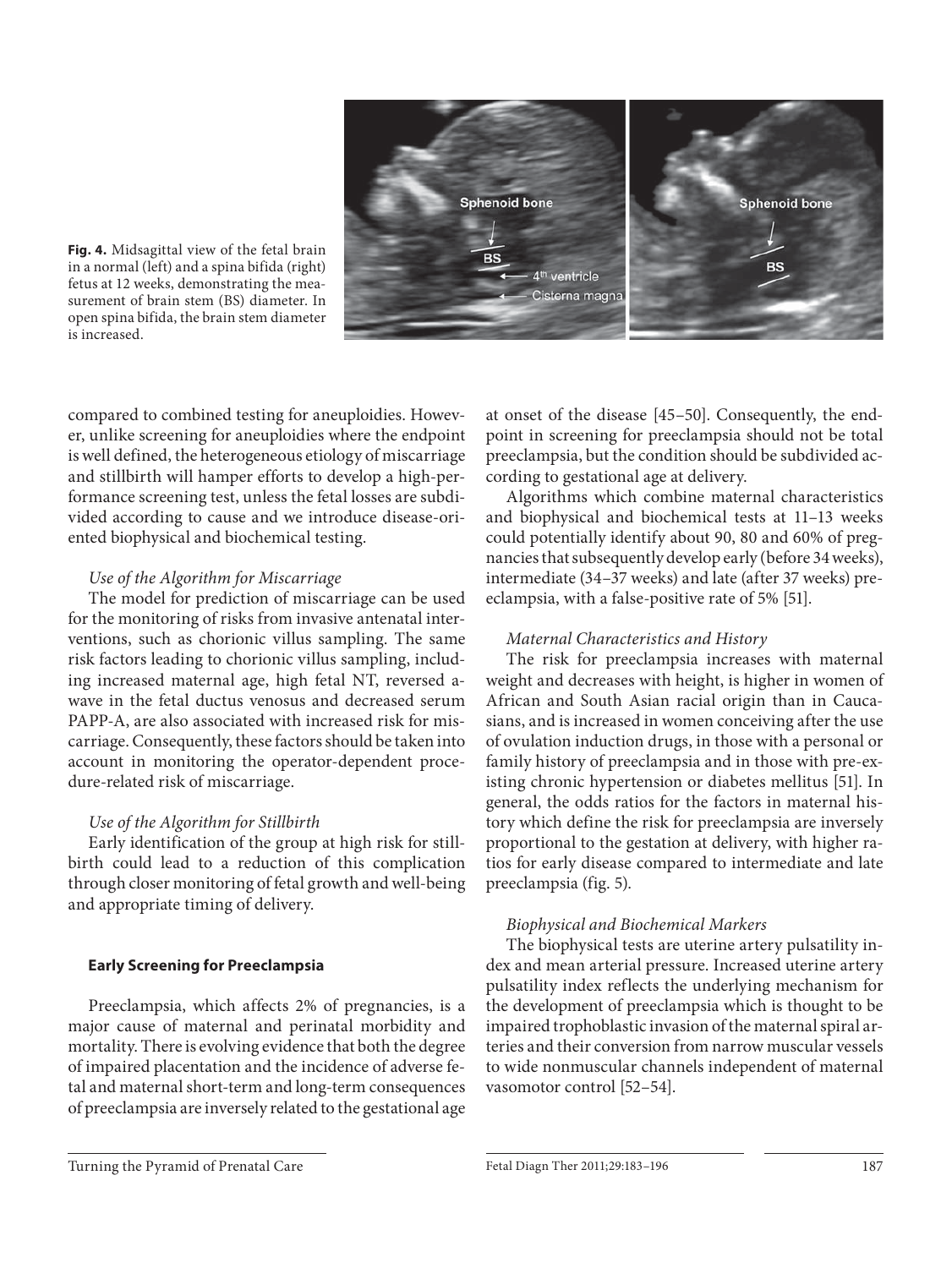

**Fig. 5.** Forest plot of odds ratios with 95% confidence interval of risk factors for development of early preeclampsia (PE; black circles), intermediate preeclampsia (grey circles) or late preeclampsia (open circles).

 The biochemical tests are placental products thought to be involved in placentation or in the cascade of events leading from impaired placentation to placental ischemia and damage with release of inflammatory factors which cause platelet activation and endothelial dysfunction and consequent development of the clinical symptoms of the disease [55-57]. These include PAPP-A, placental growth factor, endoglin, activin-A and inhibin-A [51] .

 As in the case of maternal factors, the differences in biophysical and biochemical markers of impaired placentation between the affected and unaffected pregnancies are in general more pronounced in those developing early preeclampsia compared to intermediate or late disease  $(fig. 6)$  [51].

# *Implications of Early Assessment of Patient-Specific Risk*

 Effective early identification of the high-risk group for subsequent development of preeclampsia could potentially improve outcome by directing such patients to specialist clinics for close surveillance and would be the basis for future studies investigating the potential role of pharmacological interventions, such as aspirin, beginning in the first trimester to improve placentation and reduce the prevalence of the disease. Recent evidence suggests that the prophylactic use of low-dose aspirin started in early pregnancy can potentially halve the incidence of preeclampsia [58].

#### **Gestational Diabetes Mellitus**

 Gestational diabetes mellitus (GDM) is associated with increased risk of maternal and perinatal short-term and long-term complications [59–64]. The frequency of adverse pregnancy outcomes can be reduced by appropriate treatment of GDM [60, 65]. However, there is no internationally accepted method of screening. In the UK, it is recommended that an oral glucose tolerance test, which is the diagnostic test for gestational diabetes, should be offered to women with any of the following risk factors: BMI >30, previous history of GDM or macrosomic baby  $($ >4.5 kg), or family history of diabetes or racial origin with a high prevalence of diabetes such as South Asian, African-Caribbean and Middle Eastern [66]. The performance of such screening is poor with a detection rate of about 60% and false-positive rate of 30–40% [67] .

 Algorithms combining maternal characteristics and biochemical tests at 11–13 weeks could potentially identify about 75% of pregnancies that subsequently develop GDM, with a false-positive rate of 20% [68].

#### *Maternal Characteristics and History*

 The risk for the development of GDM increases with maternal age and BMI, is higher in women of African and South Asian racial origin than in Caucasians, and is increased in women with a family history of diabetes and previous pregnancies complicated by GDM and delivery of macrosomic neonates (fig. 7). The performance of screening by a regression model based on maternal factors with an estimated detection rate of about 60% and false-positive rate of 20% is superior to using each maternal factor as an independent screening test [66, 68, 69].

#### *Biochemical Markers*

 In pregnancies that develop GDM, the maternal serum levels of adiponectin, an adipocyte-derived polypeptide, and sex hormone-binding globulin, a liver-derived glycoprotein, at 11–13 weeks are reduced by about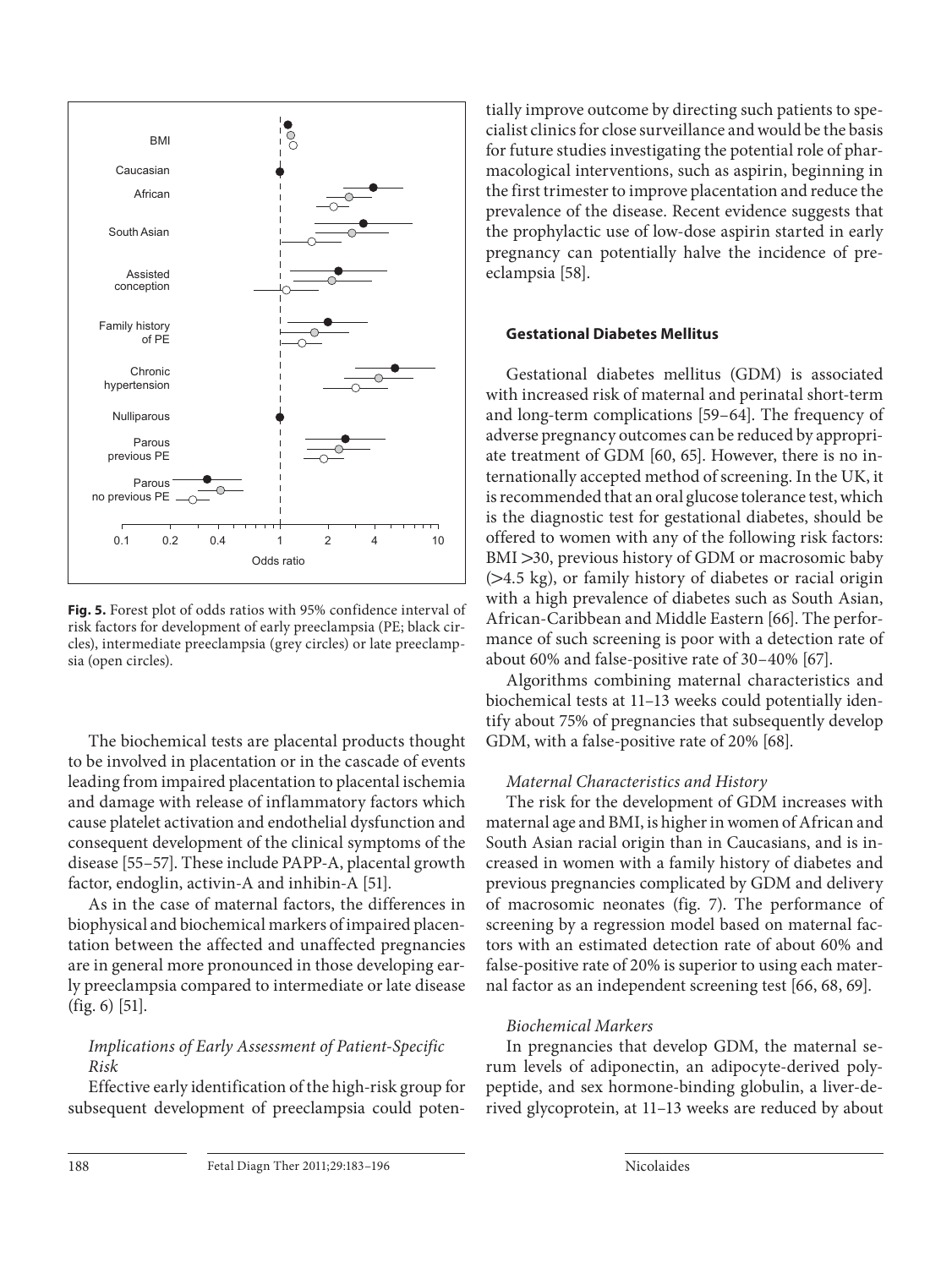

**Fig. 6.** Box and whisker plots (median, interquartile range and range) of biophysical and biochemical markers, expressed as the multiple of the normal median (MoM) in pregnancies that develop early preeclampsia (black boxes), intermediate preeclampsia (grey boxes) or late preeclampsia (hatched boxes) compared to pregnancies with normal outcome (white boxes).

30 and 20%, respectively [68] . In contrast, the concentration of visfatin, which is produced by adipose tissue, is increased by about 30% [70]. There is contradictory evidence that the serum concentration of follistatin-like-3 may also be reduced at 11-13 weeks [68, 71].

 In women who had a previous pregnancy affected by GDM, the risk of recurrence is very high and such women can be automatically classified as screen-positive [72] . In nulliparous women and in those without a previous history of GDM, screening by a combination of maternal factors and serum adiponectin and sex hormone-binding globulin could identify about 65% of pregnancies that subsequently develop GDM, with a false-positive rate of 20%. A two-stage screening policy (screen positivity is defined by a history of previous GDM and the results of the combined test in those without such history) could identify about 75% of affected pregnancies at 11–13 weeks.

#### *Diagnosis of Gestational Diabetes at 11–13 Weeks*

 The widely accepted gestation of 24–28 weeks for screening of GDM is based on an arbitrary recommendation which attempts to achieve a balance between two opposing factors: (1) the need to maximize the detection rate of GDM by testing as late in pregnancy as possible



**Fig. 7.** Forest plot of odds ratios with 95% confidence interval of risk factors for development of GDM. LGA = Large for gestational age.

Turning the Pyramid of Prenatal Care Fetal Diagn Ther 2011;29:183-196 189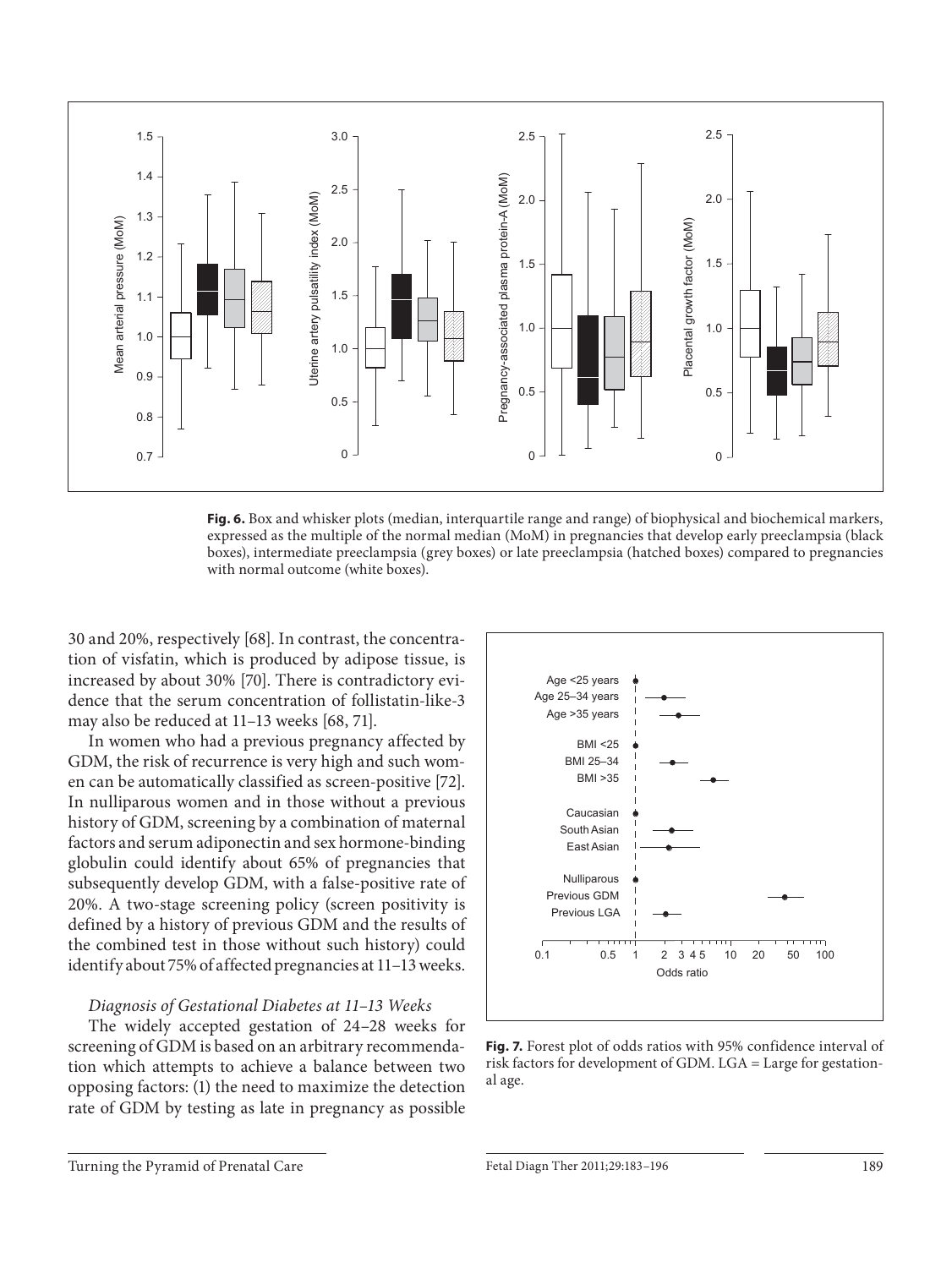because the diabetogenic effect of pregnancy increases with gestation, and (2) to maximize the duration of therapeutic intervention for reduction in the maternal and perinatal complications associated with GDM.

 The desire to diagnose GDM in the first trimester of pregnancy could be achieved by lowering the currently used second-trimester cutoffs in plasma glucose levels both for screening and diagnosis of the condition. In screening for GDM in the first trimester, the cutoff for the 1-hour plasma glucose level after the oral administration of 50 g of glucose should be 130 rather than 140 mg/dl. In the diagnosis of GDM, the cutoffs for the 1-, 2- and 3-hour blood glucose levels after the oral administration of 100 g of glucose should be 18–35% lower than the recommended cutoffs for the late second trimester of pregnancy [73].

# *Implications of Early Assessment of Patient-Specific Risk*

 Effective early identification of the high-risk group for subsequent development of GDM is likely to improve pregnancy outcome because appropriate dietary advice and pharmacological interventions, with such drugs as metformin, can reduce the incidence of the disease and associated fetal macrosomia.

## **Small for Gestational Age Fetuses**

 Small for gestational age (SGA) fetuses with birth weight below the 5th centile for gestational age at delivery are at increased risk of perinatal death and handicap. These risks are substantially reduced in cases of SGA identified prenatally, compared to those detected after birth [74].

 Screening for SGA in the absence of preeclampsia by a combination of maternal characteristics and obstetric history with a series of biophysical and biochemical markers at 11–13 weeks could potentially identify (at a false positive rate of 10%) about 75% of pregnancies delivering SGA neonates before 37 weeks and 45% of those delivering at term [75].

# *Maternal Characteristics and History*

 The risk for SGA increases with maternal age and decreases with maternal weight and height, is higher in women of African and Asian racial origin than in Caucasians, and is increased in cigarette smokers, those with a medical history of chronic hypertension, women with a previous SGA neonate and those who had assisted conception [76] . The estimated detection rate of SGA in the absence of preeclampsia with the use of the algorithm of maternal characteristics and obstetric history is about 35%, with a false-positive rate of 10%.

# *Biophysical and Biochemical Markers*

 The risk for SGA is inversely related to fetal NT at 11– 13 weeks [76]. In pregnancies with SGA in the absence of preeclampsia, there is evidence of impaired placental perfusion and function from the first trimester of pregnancy. Uterine artery pulsatility index and mean arterial pressure are increased and placental volume and serum PAPP-A, free  $\beta$ -hCG, PLGF, PP13 and ADAM12 are decreased [75–77] . However, the magnitude of impairment in placental perfusion and function is considerably less than in preeclampsia. This is not surprising because, unlike preeclampsia which is a pathological disorder, SGA is a heterogeneous condition which includes constitutionally small fetuses, at no or minimally increased risk of perinatal death and handicap, and growth-restricted fetuses due to impaired placentation, genetic disease or environmental damage.

 The impairment in placental function is greater for the subgroup of SGA delivering before 37 weeks than those delivering at or after 37 weeks [75]. Since the proportion of growth-restricted fetuses to constitutional SGA is likely to be higher in the preterm rather than term SGA, our findings imply that the early biophysical and biochemical markers could be identifying the growth-restricted subgroup amongst the SGA.

# *Implications of Early Assessment of Patient-Specific Risk*

 Effective early identification of the high-risk group for SGA could potentially improve pregnancy outcome by directing such patients to specialist clinics for regular monitoring of fetal growth and well-being. There is also evidence that the prophylactic use of low-dose aspirin started in early pregnancy can potentially halve the incidence of fetal growth restriction [58].

# **Fetal Macrosomia**

 Fetal macrosomia is associated with increased risks for the mother, including cesarean section and trauma to the birth canal, and for the baby, including shoulder dystocia and consequent brachial plexus or facial nerve injuries, fractures of the humerus or clavicle, and birth asphyxia [78, 79].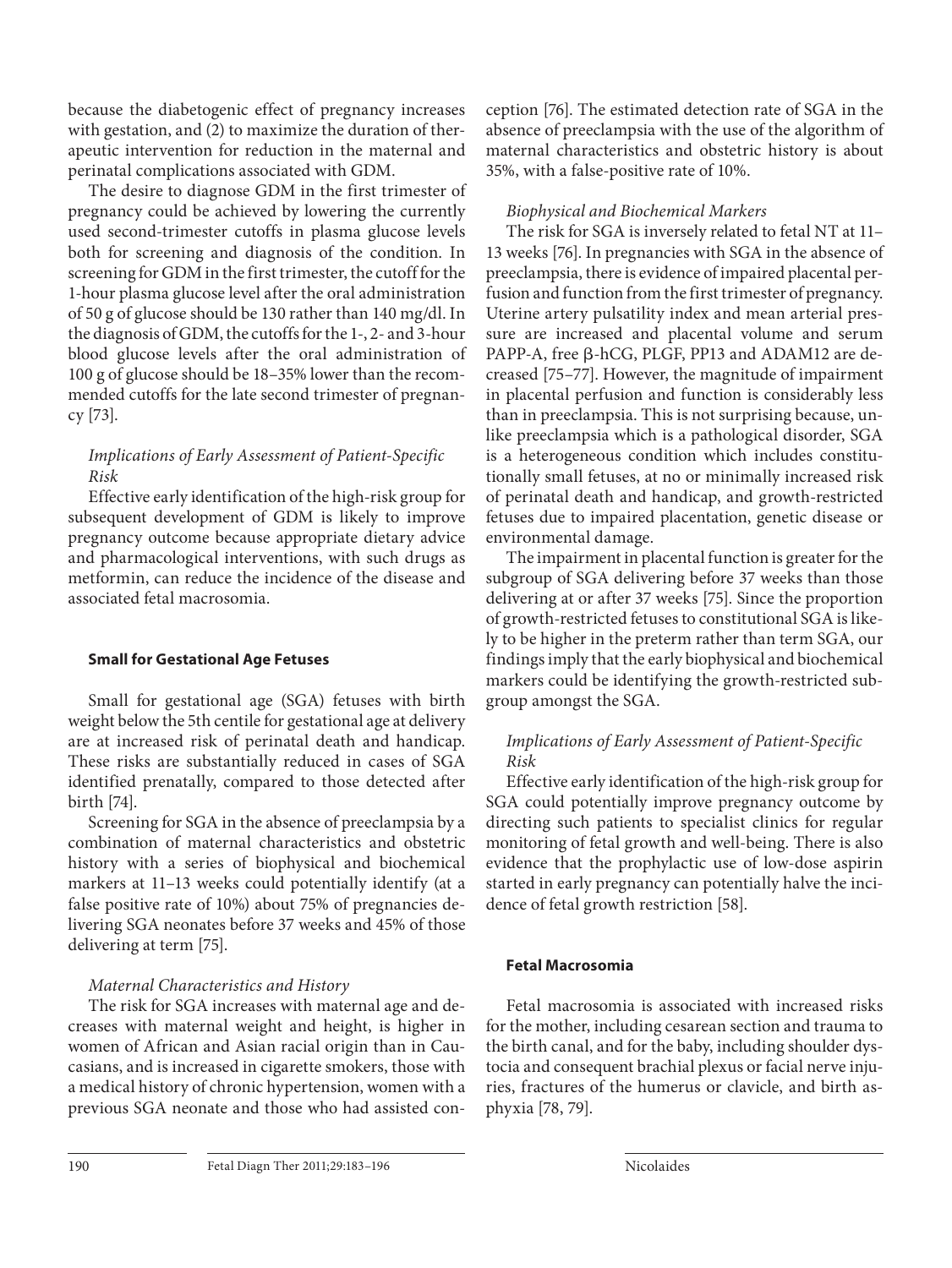Screening for macrosomia (birth weight above the 90th centile for gestational age at delivery) by a combination of maternal characteristics and obstetric history with fetal NT and maternal serum free  $\beta$ -hCG and PAPP-A at 11–13 weeks could potentially identify, at a false-positive rate of 10%, about 35% of women who deliver macrosomic neonates [80]. The detection rate is further improved to about 40% with the measurement of maternal serum adiponectin concentration at 11-13 weeks [81].

## *Maternal Characteristics and History*

 The risk for macrosomia increases with maternal weight and height, and is higher in parous women who had previously delivered a macrosomic infant and/or have a medical history of diabetes mellitus; however, the risk is lower in women of African and South Asian racial origins, in cigarette smokers and in those with a medical history of chronic hypertension [80].

# *Biophysical and Biochemical Markers*

 The risk for macrosomia increases with fetal NT, maternal serum-free  $\beta$ -hCG and PAPP-A, and is inversely related to serum adiponectin. A possible mechanism for the association between serum PAPP-A and macrosomia is related to the proteolytic properties of PAPP-A, which cleaves insulin-like growth factor-binding proteins, thereby increasing the bioavailability of insulin-like growth factor, which is thought to play a key role in the control of placental growth and transfer of nutrients to the fetus [82–84]. There are no obvious explanations for the associations of macrosomia with high serum-free  $\beta$ hCG and fetal NT. The likely mechanism underlying the association between low maternal serum adiponectin and neonatal macrosomia is increased insulin resistance and glucose intolerance [81] .

# *Implications of Early Assessment of Patient-Specific Risk*

 The performance of early screening for macrosomia is poor compared to that of screening for aneuploidies and preeclampsia. Future research should identify new biophysical and biochemical markers which could improve the performance of screening. Similarly, future studies should try to determine the extent to which knowledge of the individual patient-specific risk for macrosomia by first-trimester combined screening can improve antenatal surveillance and prevention of macrosomia itself or the intrapartum complications related to macrosomia.

## **Preterm Delivery**

 Preterm birth is the leading cause of perinatal death and handicap in children, with the vast majority of mortality and morbidity related to early delivery before 34 weeks [85, 86]. Delivery before 34 weeks occurs in about 2% of singleton pregnancies. In two thirds of the cases, this is due to spontaneous onset of labor or preterm prelabor rupture of membranes. In the other third, it is iatrogenic and mainly due to preeclampsia [87] .

 The rate of preterm delivery has not decreased in the last 30 years [88]. Although improvements in neonatal care have led to higher survival of very premature infants, a major impact on the associated mortality and morbidity will only be achieved through the development of a sensitive method to identify women at high risk of preterm delivery and an effective strategy for prevention of this complication.

 The risk of spontaneous preterm birth is increased in women with a previous late miscarriage or preterm delivery and it is inversely related to cervical length measured by transvaginal sonography at 20–24 weeks' gestation [87, 89-92]. In women with a short cervix, administration of progesterone reduces the risk of spontaneous early preterm delivery by about 40% [93]. However, progesterone is not as effective in women with a cervical length less than 12 mm as in those with a length of 12–15 mm. An alternative treatment for women with a short cervix is cervical cerclage. This reduces the risk of spontaneous early preterm delivery by about 40% in women who had a previous preterm birth or second-trimester loss, but not in those without such history [94, 95].

 There are two disadvantages of measuring cervical length at 20–24 weeks. First of all, there is the inevitable failure to identify cervical incompetence leading to miscarriage before this gestation. Secondly, the effectiveness of prophylactic administration of progesterone or cervical cerclage may be inversely related to the gestation at which treatment is initiated. Certainly in women who had a previous preterm birth or second-trimester loss, cervical cerclage is either carried out electively in the first trimester or is reserved for those where serial scans, beginning in the first trimester, demonstrate cervical shortening [96].

## *Maternal Characteristics and History*

 The patient-specific risk for spontaneous delivery before 34 weeks can be determined at 11–13 weeks by an algorithm combining maternal characteristics and obstetric history [97]. The risk for early delivery increases with maternal age and decreases with height, and is high-

#### Turning the Pyramid of Prenatal Care Fetal Diagn Ther 2011;29:183-196 191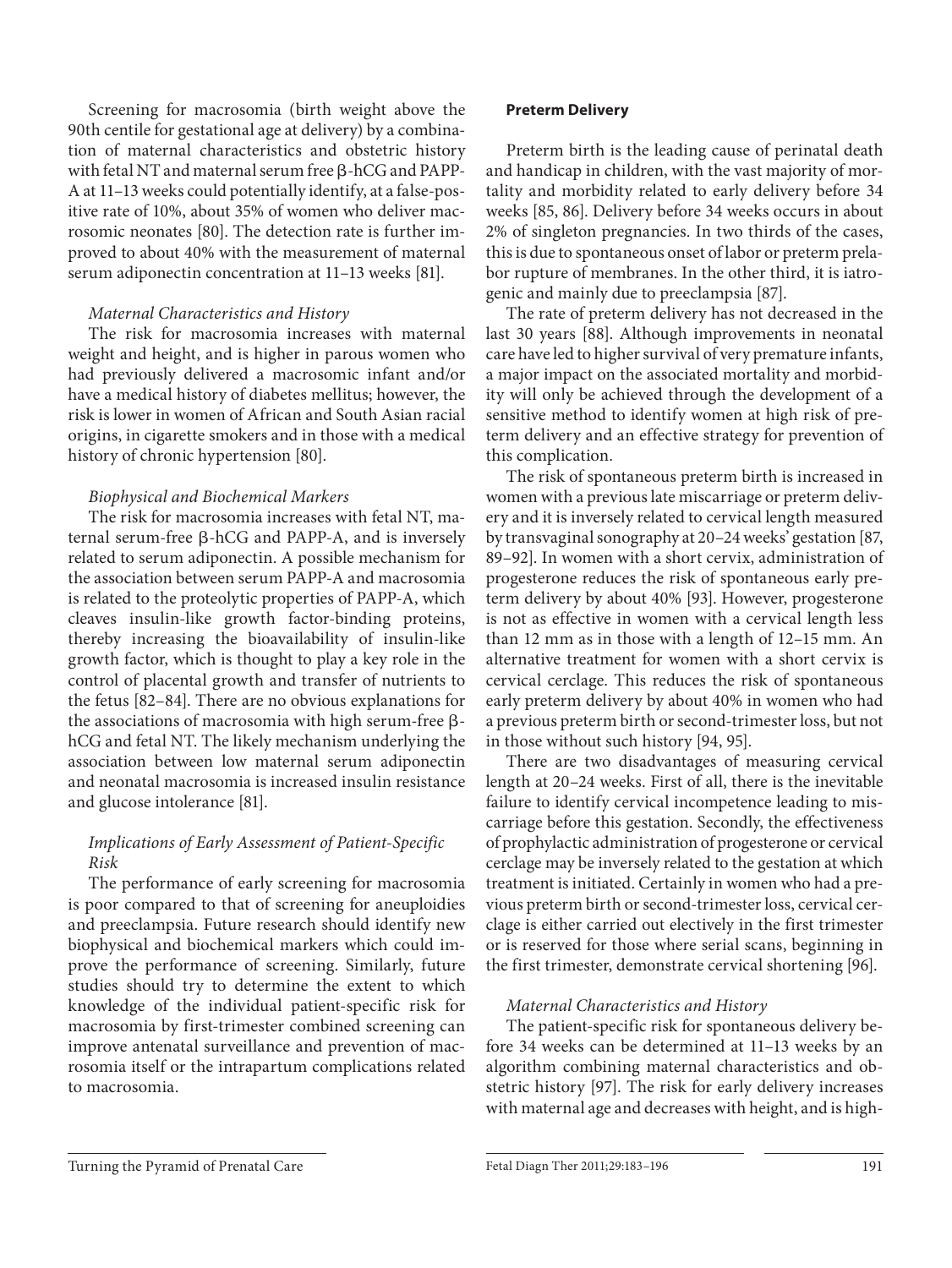

**Fig. 8.** Forest plot of odds ratios with 95% confidence interval of risk factors for spontaneous delivery before 34 weeks' gestation.



**Fig. 9.** Ultrasound picture illustrating the measurement of the length of the endocervix (A to B) and the isthmus (B to C).

er in women of African and South Asian racial origin than in Caucasians, in cigarette smokers, and in those conceiving after the use of ovulation induction drugs (fig. 8). The risk is substantially influenced by the outcome of previous pregnancies: it is inversely related to the gestation at previous spontaneous delivery, decreasing from about 7% if the gestation was 16–24 weeks to 3% if it was 31–33 weeks and 0.6% if all deliveries were at term. Additionally, the risk is affected by the number of previous spontaneous deliveries at 16–30 weeks and increases from about 6 to 19% if there were two rather than one such delivery. In women with previous preterm deliveries, there is a protective effect against recurrence if they also had a delivery at term. For women with one or two deliveries at 16–30 weeks, the risk of recurrence decreases from about 6 to 1.5% and from 19 to 10%, respectively.

 The estimated detection rate of spontaneous early delivery with the use of the algorithm of maternal characteristics and obstetric history is 18% in nulliparous women and 38% in parous women, with a false-positive rate of 10%.

## *Biophysical and Biochemical Markers*

 Placental perfusion and function at 11–13 weeks are not altered in pregnancies resulting in spontaneous early delivery [97]. Consequently, the performance of screening provided by maternal characteristics and obstetric history is not improved by uterine artery pulsatility index and maternal serum or plasma concentration of PAPP-A, free  $\beta$ -hCG, placental growth factor, placental protein 13, a disintegrin and metalloprotease 12 (ADAM12), inhibin-A or activin-A.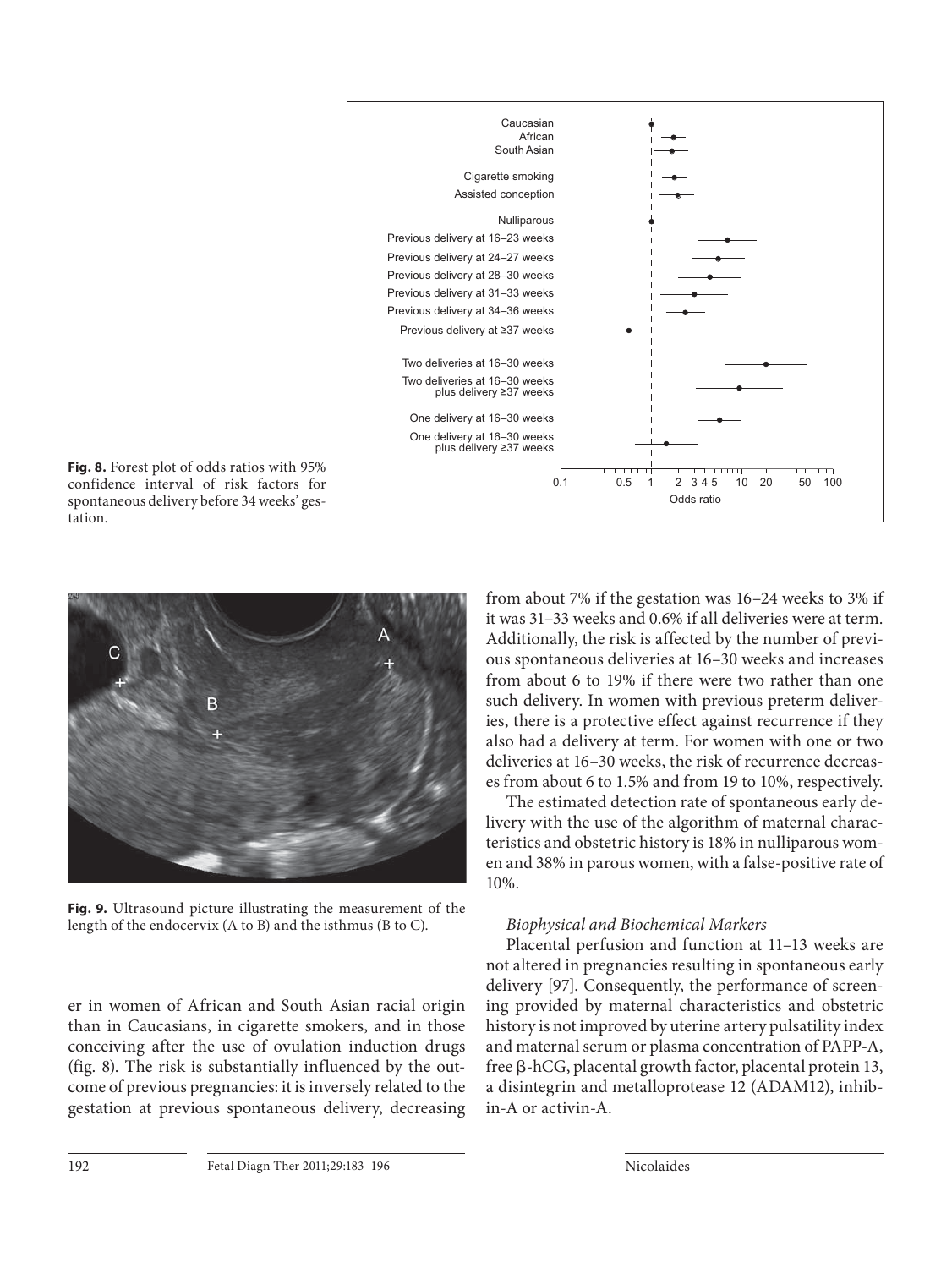Recent evidence suggests that at 11–13 weeks the cervical length in pregnancies complicated by subsequent spontaneous delivery before 34 weeks is shorter than in those delivering after 34 weeks, and the risk for early delivery is inversely related to cervical length [98]. In such an assessment, it is important to distinguish between the true cervix, characterized by the presence of the endocervical canal, which is bordered by the endocervical mucosa which is usually of decreased echogenicity compared to the surrounding tissues, and the isthmus (fig. 9). It is likely that the measurement of cervical length at 1–13 weeks will be combined with the algorithm derived from maternal characteristics and obstetric history to provide an effective method for identification of the group at high risk for subsequent early delivery.

## *Implications of Early Assessment of Patient-Specific Risk*

 Effective early identification of the high-risk group for subsequent spontaneous early delivery could potentially improve outcome by directing such patients to specialist clinics for regular monitoring of cervical length and stimulating research for identification of potentially useful biomarkers and the investigation of the potential role of earlier intervention with such measures as prophylactic use of progesterone or cervical cerclage.

#### **Conclusions**

 The scientific advances of the last 20 years raise the hope that many pregnancy complications can be detected as early as the 12th week of gestation. Future research will inevitably expand the number of conditions that can be identified in early pregnancy and define genetic markers of disease that will improve the accuracy of the a priori risk based on maternal characteristics and medical history. Similarly, new biophysical and biochemical markers will be described that may replace some of the current ones and modify the value of others. In the future, it will become necessary to re-evaluate and improve the timing and content of each visit and the likelihood ratios for each test. Early identification of high-risk groups will also stimulate further research that will define the best protocol for their follow-up and development of strategies for the prevention of disorders of pregnancy or their adverse consequences.

#### **Acknowledgement**

 This study was supported by grants from the Fetal Medicine Foundation (Charity No. 1037116).

#### **References**

- 1 Ballantyne JW: A plea for a pro-maternity hospital. BMJ 1901;2101:813–814.
- 2 Ballantyne JW: The maternity hospital, with its antenatal and neo-natal departments. BMJ 1921;3137:221–224.
- 3 Ministry of Health Report: 1929 Memorandum on Antenatal Clinics: Their Conduct and Scope. London, His Majesty's Stationery Office, 1930.
- 4 Nicolaides KH, Azar G, Byrne D, Mansur C, Marks K: Fetal nuchal translucency: ultrasound screening for chromosomal defects in first trimester of pregnancy. BMJ 1992;304: 867–889.
- 5 Snijders RJ, Noble P, Sebire N, Souka A, Nicolaides KH: UK multicentre project on assessment of risk of trisomy 21 by maternal age and fetal nuchal-translucency thickness at 10–14 weeks of gestation. Fetal Medicine Foundation First Trimester Screening Group. Lancet 1998;352:343–346.
- 6 Brizot ML, Snijders RJM, Bersinger NA, Kuhn P, Nicolaides KH: Maternal serum pregnancy associated placental protein A and fetal nuchal translucency thickness for the prediction of fetal trisomies in early pregnancy. Obstet Gynecol 1994; 84: 918–  $922$
- 7 Noble PL, Abraha HD, Snijders RJ, Sherwood R, Nicolaides KH: Screening for fetal trisomy 21 in the first trimester of pregnancy: maternal serum free beta-hCG and fetal nuchal translucency thickness. Ultrasound Obstet Gynecol 1995;6:390–395.
- 8 Spencer K, Souter V, Tul N, Snijders R, Nicolaides KH: A screening program for trisomy 21 at 10–14 weeks using fetal nuchal translu $cency$ , maternal serum free  $\beta$ -human chorionic gonadotropin and pregnancy-associated plasma protein-A. Ultrasound Obstet Gynecol 1999;13:231–237.
- 9 Bindra R, Heath V, Liao A, Spencer K, Nicolaides KH: One stop clinic for assessment of risk for trisomy 21 at 11–14 weeks: a prospective study of 15,030 pregnancies. Ultrasound Obstet Gynecol 2002;20:219–225.
- 10 Spencer K, Spencer CE, Power M, Dawson C, Nicolaides KH: Screening for chromosomal abnormalities in the first trimester using ultrasound and maternal serum biochemistry in a one stop clinic: a review of three years prospective experience. Br J Obstet Gynaecol 2003;110:281–286.
- 11 Wald NJ, Rodeck C, Hackshaw AK, Walters J, Chitty L, Mackinson AM, SURUSS Research Group: First and second trimester antenatal screening for Down's syndrome: the results of the Serum, Urine and Ultrasound Screening Study (SURUSS). Health Technol Assess 2003;7:1–77.
- 12 Malone FD, Canick JA, Ball RH, Nyberg DA, Comstock CH, Bukowski R, Berkowitz RL, Gross SJ, Dugoff L, Craigo SD, Timor-Tritsch IE, Carr SR, Wolfe HM, Dukes K, Bianchi DW, Rudnicka AR, Hackshaw AK, Lambert-Messerlian G, Wald NJ, D'Alton ME, Firstand Second-Trimester Evaluation of Risk (FASTER) Research Consortium: First-trimester or second-trimester screening, or both, for Down's syndrome. N Engl J Med 2005;353:2001–2011.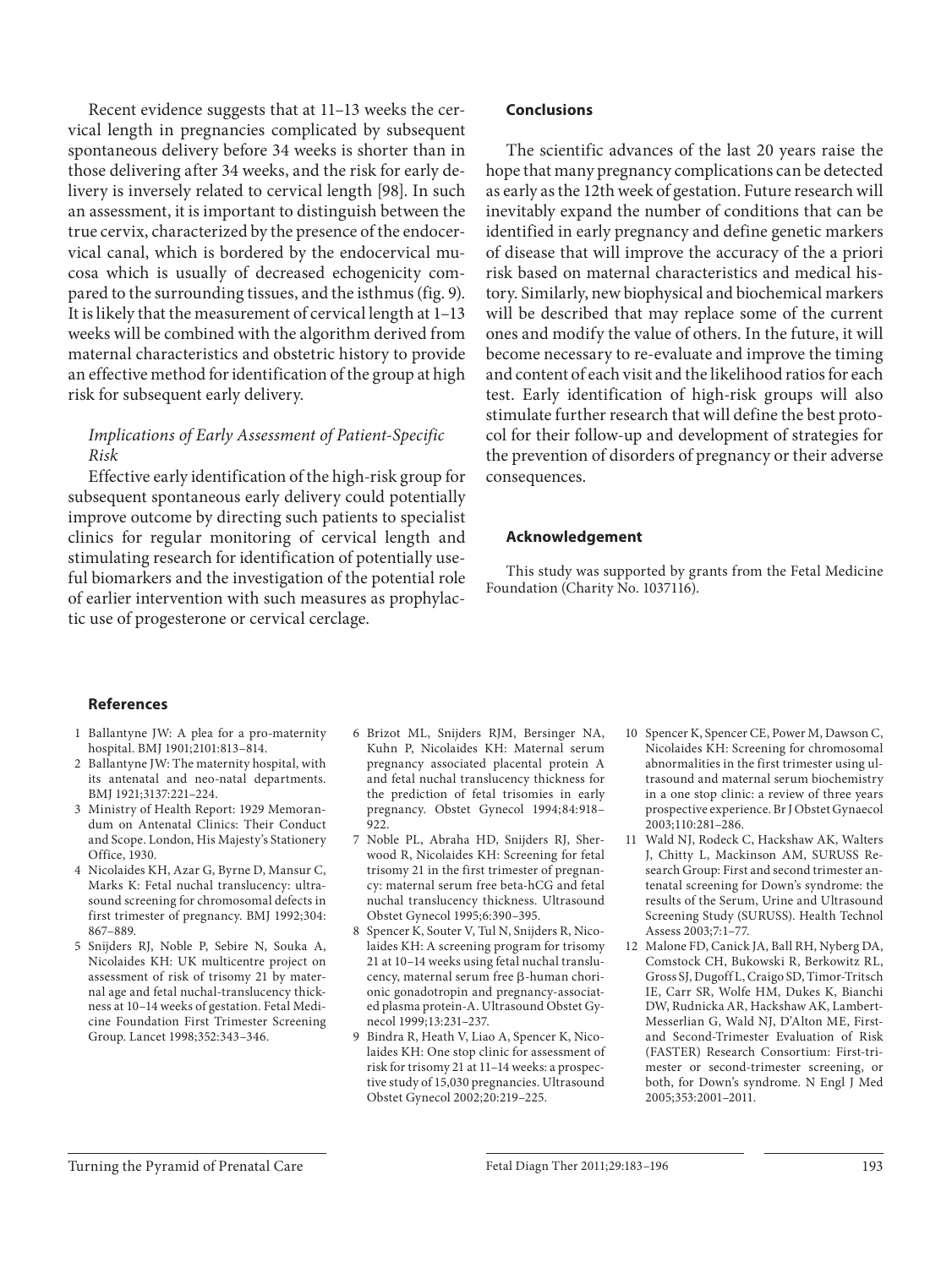- 13 Kagan KO, Wright D, Baker A, Sahota D, Nicolaides KH: Screening for trisomy 21 by maternal age, fetal nuchal translucency thickness, free beta-human chorionic gonadotropin and pregnancy-associated plasma protein-A. Ultrasound Obstet Gynecol 2008;31:618–624.
- 14 Wright D, Spencer K, Kagan KO, Torring N, Petersen OB, Christou A, Kallikas J, Nicolaides KH: First-trimester combined screening for trisomy 21 at 7–14 weeks' gestation. Ultrasound Obstet Gynecol 2010;36:404– 411.
- 15 Spencer K, Spencer CE, Power M, Moakes A, Nicolaides KH: One stop clinic for assessment of risk for fetal anomalies; a report of the first year of prospective screening for chromosomal anomalies in the first trimester. BJOG 2000;107:1271–1275.
- 16 Borrell A, Casals E, Fortuny A, Farre MT, Gonce A, Sanchez A, Soler A, Cararach V, Vanrell JA: First-trimester screening for trisomy 21 combining biochemistry and ultrasound at individually optimal gestational ages. An interventional study. Prenat Diagn 2004;24:541–545.
- 17 Cicero S, Curcio P, Papageorghiou A, Sonek J, Nicolaides KH: Absence of nasal bone in fetuses with trisomy 21 at 11–14 weeks of gestation: an observational study. Lancet 2001; 358:1665–1667.
- 18 Cicero S, Avgidou K, Rembouskos G, Kagan KO, Nicolaides KH: Nasal bone in first-trimester screening for trisomy 21. Am J Obstet Gynecol 2006;195:109–114.
- 19 Kagan KO, Cicero S, Staboulidou I, Wright D, Nicolaides KH: Fetal nasal bone in screening for trisomies 21, 18 and 13 and Turner syndrome at 11–13 weeks of gestation. Ultrasound Obstet Gynecol 2009;33:259–264.
- 20 Matias A, Gomes C, Flack N, Montenegro N, Nicolaides KH: Screening for chromosomal abnormalities at 10–14 weeks: the role of ductus venosus blood flow. Ultrasound Obstet Gynecol 1998;12:380–384.
- 21 Maiz N, Valencia C, Kagan KO, Wright D, Nicolaides KH: Ductus venosus Doppler in screening for trisomies 21, 18 and 13 and Turner syndrome at 11–13 weeks of gestation. Ultrasound Obstet Gynecol 2009;33: 512–517.
- 22 Huggon IC, DeFigueiredo DB, Allan LD: Tricuspid regurgitation in the diagnosis of chromosomal anomalies in the fetus at 11–14 weeks of gestation. Heart 2003; 89: 1071– 1073.
- 23 Faiola S, Tsoi E, Huggon IC, Allan LD, Nicolaides KH: Likelihood ratio for trisomy 21 in fetuses with tricuspid regurgitation at the 11 to 13 + 6-week scan. Ultrasound Obstet Gynecol 2005;26:22–27.
- 24 Kagan KO, Valencia C, Livanos P, Wright D, Nicolaides KH: Tricuspid regurgitation in screening for trisomies 21, 18 and 13 and Turner syndrome at  $11 + 0 - 13 + 6$  weeks of gestation. Ultrasound Obstet Gynecol 2009; 33:18–22.
- 25 Bilardo CM, Timmerman E, Robles de Medina PG, Clur SA: Increased hepatic artery flow in first trimester fetuses: an ominous sign. Ultrasound Obstet Gynecol 2010, Epub ahead of print. DOI: 10.1002/uog.7766.
- 26 Zvanca M, Gielchinsky Y, Abdeljawad F, Bilardo K, Nicolaides KH: Hepatic artery Doppler in trisomy 21 and euploid fetuses at 11– 13 weeks. Prenat Diagn 2011;31:22–27.
- 27 Nicolaides KH, Spencer K, Avgidou K, Faiola S, Falcon O: Multicenter study of first-trimester screening for trisomy 21 in 75,821 pregnancies: results and estimation of the potential impact of individual risk-orientated two-stage first-trimester screening. Ultrasound Obstet Gynecol 2005;25:221–226.
- 28 Syngelaki A, Chelemen T, Dagklis T, Allan L, Nicolaides KH: Challenges in the diagnosis of fetal non-chromosomal abnormalities at 11–13 weeks. Prenat Diagn 2011;31:90–102.
- 29 Office for National Statistics: Mortality Statistics, Childhood, Infancy and Perinatal. 2007, series DH3, 40. Crown copyright licensing and Public Sector information, 2010.
- 30 Bull C: Current and potential impact of fetal diagnosis on prevalence and spectrum of serious congenital heart disease at term in the UK. Lancet 1999;35:1242–1247.
- Bricker L, Garcia J, Henderson J, Mugford M, Neilson J, Roberts T, Martin MA: Ultrasound screening in pregnancy: a systematic review of the clinical effectiveness, cost-effectiveness and women's views. Health Technol Assess 2000;4:i–vi, 1–193.
- 32 Tegnander E, Williams W, Johansen OJ, Blaas HG, Eik-Nes SH: Prenatal detection of heart defects in a non-selected population of 30,149 fetuses-detection rates and outcome. Ultrasound Obstet Gynecol 2006;27:252– 265.
- 33 Allan LD: Echocardiographic detection of congenital heart disease in the fetus: present and future. Br Heart J 1995;74:103–106.
- 34 Hyett J, Perdu M, Sharland G, Snijders R, Nicolaides KH: Using fetal nuchal translucency to screen for major congenital cardiac defects at 10–14 weeks of gestation: population based cohort study. BMJ 1999;318:81– 85.
- 35 Atzei A, Gajewska K, Huggon IC, Allan L, Nicolaides KH: Relationship between nuchal translucency thickness and prevalence of major cardiac defects in fetuses with normal karyotype. Ultrasound Obstet Gynecol 2005;26:154–157.
- 36 Matias A, Huggon I, Areias JC, Montenegro N, Nicolaides KH: Cardiac defects in chromosomally normal fetuses with abnormal ductus venosus blood flow at 10–14 weeks. Ultrasound Obstet Gynecol 1999; 14: 307– 310.
- 37 Maiz N, Plasencia W, Dagklis T, Faros E, Nicolaides K: Ductus venosus Doppler in fetuses with cardiac defects and increased nuchal translucency thickness. Ultrasound Obstet Gynecol 2008;31:256–260.
- 38 Martinez JM, Comas M, Borrell A, Bennasar M, Gomez O, Puerto B, Gratacós E: Abnormal first-trimester ductus venosus blood flow: a marker of cardiac defects in foetuses with normal karyotype and nuchal translucency. Ultrasound Obstet Gynecol 2010;35: 267–272.
- 39 Chelemen T, Syngelaki A, Maiz M, Allan L, Nicolaides KH: Contribution of ductus venosus Doppler in first trimester screening for major cardiac defects. Fetal Diagn Ther 2011, E-pub ahead of print. DOI: 10.1159/000322138
- 40 Pereira S, Ganapathy R, Syngelaki A, Maiz M, Nicolaides KH: Contribution of fetal tricuspid regurgitation in first trimester screening for major cardiac defects. Obstet Gynecol 2011, in press.
- 41 Nicolaides KH, Campbell S, Gabbe SG, Guidetti R: Ultrasound screening for spina bifida: cranial and cerebellar signs. Lancet 1986;2:72–74.
- 42 Chaoui R, Benoit B, Mitkowska-Wozniak H, Heling KS, Nicolaides KH: Assessment of intracranial translucency (IT) in the detection of spina bifida at the 11- to 13-week scan. Ultrasound Obstet Gynecol 2009;34:249–252.
- 43 Lachmann R, Chaoui R, Moratalla J, Picciarelli G, Nicolaides KH: Posterior brain in fetuses with spina bifida at 11–13 weeks. Prenat Diagn 2011;31:103–106.
- 44 Akolekar R, Bower S, Flack N, Bilardo CM, Nicolaides KH: Prediction of miscarriage and stillbirth at 11–13 weeks and the contribution of chorionic villus sampling. Prenatal Diagn 2011;31:38–45.
- 45 Witlin GA, Saade GR, Mattar FM, Sibai BM: Predictors of neonatal outcome in women with severe pre-eclampsia or eclampsia between 24 and 33 weeks' gestation. Am J Obstet Gynecol 2000;182:607–611.
- 46 Irgens HU, Reisaeter L, Irgens LM, Lie RT: Long term mortality of mothers and fathers after pre-eclampsia: population based cohort study. BMJ 2001;323:1213–1217.
- 47 von Dadelszen P, Magee LA, Roberts JM: Subclassification of pre-eclampsia. Hypertens Pregnancy 2003;22:143–148.
- 48 Moldenhauer JS, Stanek J, Warshak C, Khoury J, Sibai B: The frequency and severity of placental findings in women with preeclampsia are gestational age dependent. Am J Obstet Gynecol 2003;189:1173–1177.
- 49 Egbor M, Ansari T, Morris N, Green CJ, Sibbons PD: Morphometric placental villous and vascular abnormalities in early- and late-onset pre-eclampsia with and without fetal growth restriction. BJOG 2006; 113: 580–589.
- 50 Yu CK, Khouri O, Onwudiwe N, Spiliopoulos Y, Nicolaides KH, Fetal Medicine Foundation Second-Trimester Screening Group: Prediction of pre-eclampsia by uterine artery Doppler imaging: relationship to gestational age at delivery and small-for-gestational age. Ultrasound Obstet Gynecol 2008; 31:310–313.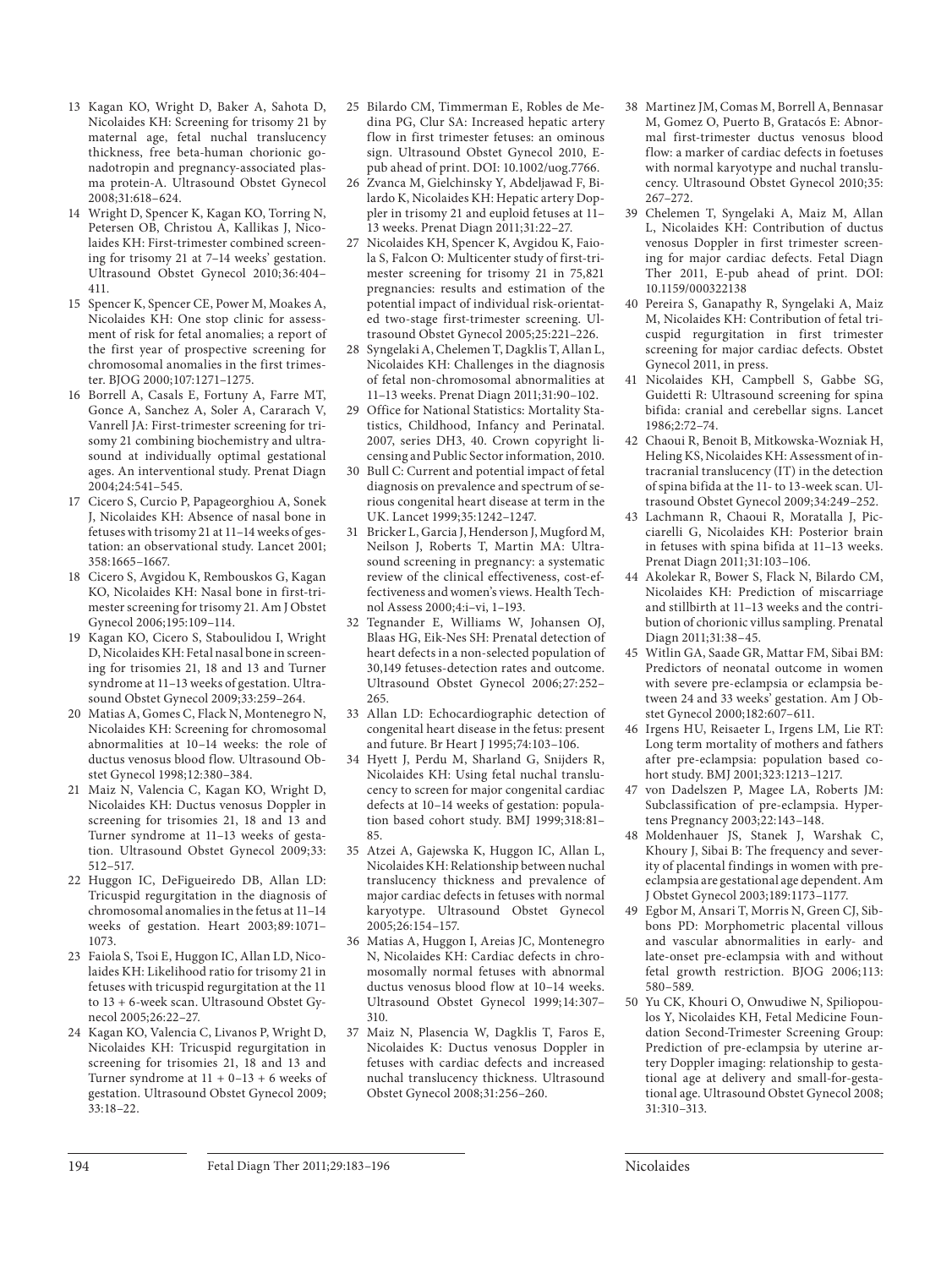- 51 Akolekar R, Syngelaki A, Sarquis R, Wright D, Nicolides KH: Prediction of preeclampsia from biophysical and biochemical markers at 11–13 weeks. Prenat Diagn 2011;31:66–74.
- 52 Pijnenborg R: The placental bed. Hypertens Pregnancy 1996;15:7–23.
- 53 Meekins JW, Pijnenborg R, Hanssens M, Mc-Fayden IR, van Assche A: A study of placental bed spiral arteries and trophoblastic invasion in normal and severe pre-eclamptic pregnancies. BJOG 1994;101:669–674.
- 54 Khong TY, De Wolf F, Robertson WB, Brosens I: Inadequate maternal vascular response to placentation in pregnancies complicated by pre-eclampsia and by small-forgestational age infants. BJOG 1986; 93: 1049–1059.
- 55 Redman CWG: Pre-eclampsia and the placenta. Placenta 1991;12:301–308.
- 56 Roberts JM, Redman CW: Pre-eclampsia: more than pregnancy-induced hypertension. Lancet 1993;341:1447–1451.
- 57 Granger JP, Alexander BT, Llinas MT, Bennett WA, Khalil RA: Pathophysiology of hypertension during preeclampsia linking placental ischemia with endothelial dysfunction. Hypertension 2001;38:718–722.
- 58 Bujold E, Roberge S, Lacasse Y, Bureau M, Audibert F, Marcoux S, Forest JC, Giguère Y: Prevention of preeclampsia and intrauterine growth restriction with aspirin started in early pregnancy. A meta-analysis. Obstet Gynecol 2010;116:402–414.
- 59 Casey BM, Lucas MJ, Mcintire DD, Leveno KJ: Pregnancy outcomes in women with gestational diabetes compared with the general obstetric population. Obstet Gynecol 1997; 90:869–873.
- 60 Crowther CA, Hiller JE, Moss JR, McPhee AJ, Jeffries WS, Robinson JS: Effect of treatment of gestational diabetes on pregnancy outcomes. Australian Carbohydrate Intolerance Study in Pregnant Women (ACHOIS) Trial Group. N Engl J Med 2005;352:2477– 2486.
- 61 Clausen TD, Mathiesen ER, Hansen T, Pedersen O, Jensen DM, Lauenborg J, Damm P: High prevalence of type 2 diabetes and prediabetes in adult offspring of women with gestational diabetes mellitus or type 1 diabetes: the role of intrauterine hyperglycemia. Diabetes Care 2008;31:340–346.
- 62 Metzger BE, Lowe LP, Dyer AR, Trimble ER, Chaovarindr U, Coustan DR, Hadden DR, McCance DR, Hod M, McIntyre HD, Oats JJ, Persson B, Rogers MS, Sacks DA, HAPO Study Cooperative Research Group: Hyperglycemia and adverse pregnancy outcomes. N Engl J Med 2008;358:1991–2002.
- 63 Feig DS, Zinman B, Wang X, Hux JE: Risk of development of diabetes mellitus after diagnosis of gestational diabetes. CMAJ 2008; 179:229–234.
- 64 Bellamy L, Casas J-P, Hingorani AD, Williams D: Type 2 diabetes mellitus after gestational diabetes: a systematic review and meta-analysis. Lancet 2009;373:1773–1779.
- 65 Horvath K, Koch K, Jeitler K, Matyas E, Bender R, Bastian R, Lange S, Siebenhofer A: Effects of treatment in women with gestational diabetes mellitus: systematic review and meta-analysis. BMJ 2010;340:c1395.
- 66 National Institute for Health and Clinical Excellence: Diabetes in pregnancy: management of diabetes and its complications from pre-conception to the postnatal period. Clinical guideline 63, 2008. www.nice.org. uk/CG063fullguideline.
- 67 Waugh N, Scotland G, McNamee P, Gillett M, Brennan A, Goyder E, Williams R, John A: Screening for type 2 diabetes: literature review and economic modelling. Health Technol Assess 2007;11:1–125.
- 68 Nanda S, Savvidou M, Syngelaki A, Akolekar R, Nicolaides KH: Prediction of gestational diabetes mellitus by maternal factors and biomarkers at 11–13 weeks. Prenat Diagn 2011;31:135–141. DOI: 10.1002/pd.2636.
- Van Leeuwen M, Opmeer B, Zweers E, van Ballegooie E, ter Brugge H, de Valk H, Visser G, Mol B: Estimating the risk of gestational diabetes mellitus: a clinical prediction model based on patient characteristics and medical history. BJOG 2010;117:69–75.
- 70 Ferreira AFA, Rezende JC, Vaikousi E, Akolekar R, Nicolaides KH: Maternal serum visfatin at 11–13 weeks of gestation in gestational diabetes mellitus. Clin Chem 2011, in press
- 71 Thadhani R, Powe CE, Tjoa ML, Khankin E, Ye J, Ecker J, Schneyer A, Karumanchi SA: First-trimester follistatin-like-3 levels in pregnancies complicated by subsequent gestational diabetes mellitus. Diabetes Care 2010;33:664–669.
- 72 Kim C, Berger DK, Chamany S: Recurrence of gestational diabetes mellitus: a systematic review. Diabetes Care 2007;30:1314–1319.
- 73 Plasencia W, Garcia R, Pereira S, Akolekar R, Nicolaides KH: Criteria for screening and diagnosis of gestational diabetes mellitus in the first-trimester of pregnancy. Fetal Diagn Ther 2011, in press.
- 74 Lindqvist PG, Molin J: Does antenatal identification of small-for-gestational age fetuses significantly improve their outcome? Ultrasound Obstet Gynecol 2005;25:258–264.
- 75 Karagiannis G, Akolekar R, Sarquis R, Wright D, Nicolaides KH: Prediction of small for gestation neonates from biophysical and biochemical markers at 11–13 weeks. Fetal Diagn Ther 2010, E-pub ahead of print. DOI: 10.1159/000321694.
- 76 Poon LC, Karagiannis G, Staboulidou I, Shafiei A, Nicolaides KH: Reference range of birth weight with gestation and first-trimester prediction of small for gestation neonates. Prenat Diagn 2011;31:58–65.
- 77 Plasencia W, Akolekar R, Dagklis T, Veduta A, Nicolaides KH: Placental volume at 11–13 weeks' gestation in the prediction of birth weight percentile. Fetal Diagn Ther, in press.
- 78 Ferber A: Maternal complications of fetal macrosomia. Clin Obstet Gynecol 2000;43: 335–339.
- 79 Grassi AE, Giuliano MA: The neonate with macrosomia. Clin Obstet Gynecol 2000;43: 340–348.
- 80 Poon LCY, Karagiannis G, Stratieva V, Syngelaki A, Nicolaides KH: First-trimester prediction of macrosomia. Fetal Diagn Ther, Epub ahead of print. DOI: 10.1159/000318565.
- 81 Nanda S, Akolekar R, Sarquis R, Mosconi AP, Nicolaides KH: Maternal serum adiponectin at 11–13 weeks' of gestation in the prediction of macrosomia. Prenat Diagn 2011, in press
- 82 Lawrence JB, Oxvig C, Overgaard MT, Sottrup-Jensen L, Gleich GJ, Hays LG, Yates JR 3rd, Conover CA: The insulin-like growth factor (IGF)-dependent IGF binding protein-4 protease secreted by human fibroblasts is pregnancy-associated plasma protein-A. Proc Natl Acad Sci USA 1999;96: 3149–3153.
- 83 Bonno M, Oxvig C, Kephart GM, Wagner JM, Kristensen T, Sottrup-Jensen L, Gleich GJ: Localization of pregnancy-associated plasma protein-A and colocalization of pregnancy-associated plasma protein-A messenger ribonucleic acid and eosinophil granule major basic protein messenger ribonucleic acid in placenta. Lab Invest 1994;71:560–566.
- 84 Irwin JC, Suen LF, Martina NA, Mark SP, Giudice LC: Role of the IGF system in trophoblast invasion and pre-eclampsia. Hum Reprod 1999;14(suppl 2):90–96.
- 85 Saigal S, Doyle LW: An overview of mortality and sequelae of preterm birth from infancy to adulthood. Lancet 2008;371:261– 269.
- 86 Centre for Maternal and Child Enquiries (CMACE): Perinatal Mortality 2008: United Kingdom. London, CMACE, 2010.
- 87 Celik E, To M, Gajewska K, Smith GC, Nicolaides KH, Fetal Medicine Foundation Second Trimester Screening Group: Cervical length and obstetric history predict spontaneous preterm birth: development and validation of a model to provide individualized risk assessment. Ultrasound Obstet Gynecol 2008;31:549–554.
- 88 Goldenberg RL, Culhane JF, Iams JD, Romero R: Epidemiology and causes of preterm birth. Lancet 2008;371:75–84.
- Iams JD, Goldenberg RL, Meis PJ, Mercer BM, Moawad A, Das A, Thom E, McNellis D, Copper RL, Johnson F, Roberts JM: The length of the cervix and the risk of spontaneous premature delivery. National Institute of Child Health and Human Development Maternal Fetal Medicine Unit Network. N Engl J Med 1996;334:567–572.